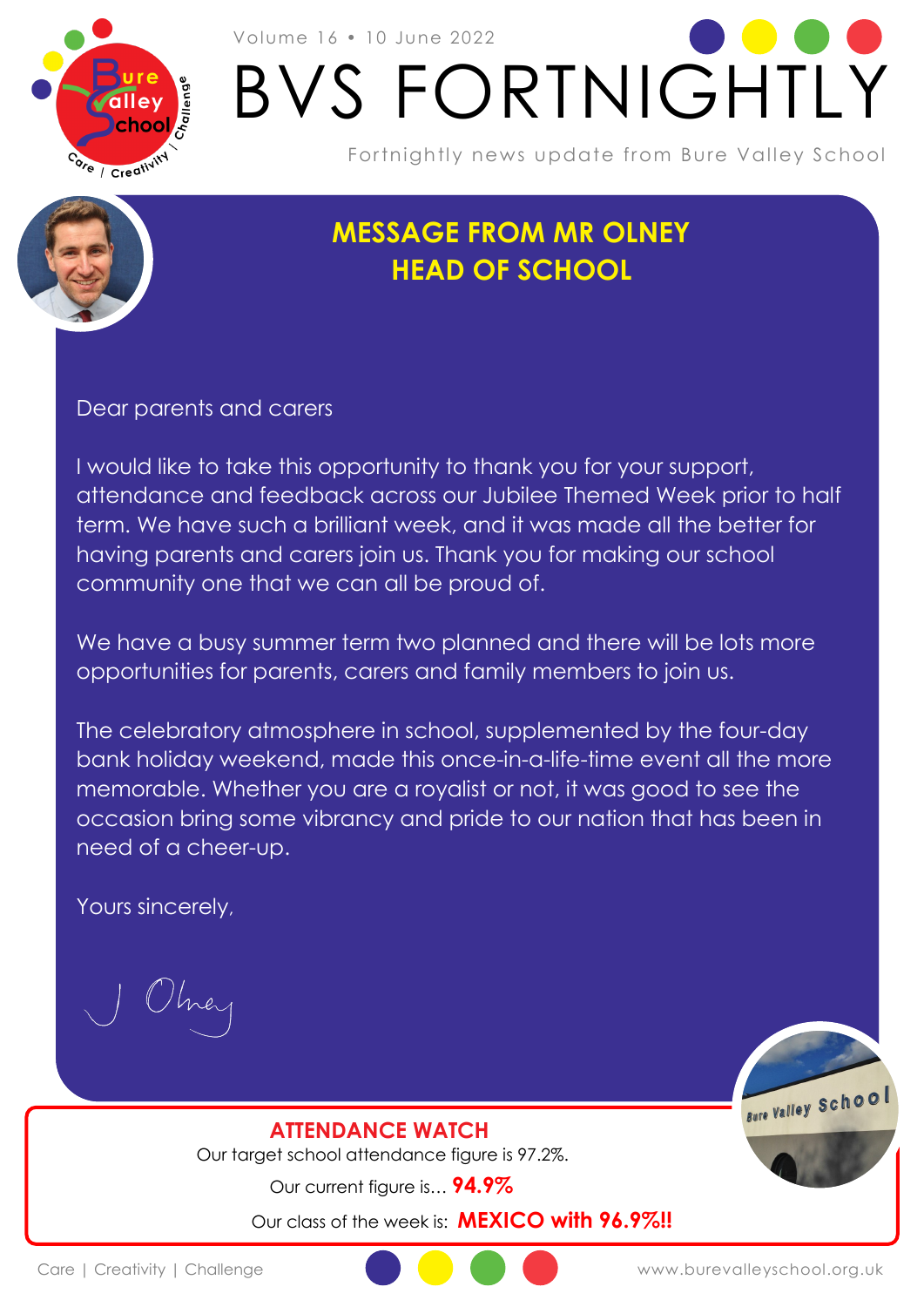# KEY DATES @ BVS



#### **DIARY DATES**

- **Sat 11 June Cluster Family Learning day at Aylsham High School**
- **Mon 13 June Class photos**
- **Tues 14 June - 09.30-12.00 Sports Day (individual events)**
- **Wed 15 June - 09.30-12.00 Sports Day (track and field)**
- **Fri 17 June - 09.30-10.30 AHS Friendly Faces to visit Yr6**
- **20-25 June Yr6 Activities Week**
- **Tues 21 June - 09.00 Denmark Class Assembly**
- **Fri 24 June - 09.00 Greece Class Assembly**
- **Tues 28 June - 09.00 Ireland Class Assembly**
- **Wed 29 June, Thurs 30 June & Fri 1July Transition Days**
- **Thurs 7 July - PM (time TBC) Whole school music concert**
- **Fri 8 July Eco Mufti Day (£1 donation)**
- **Mon 11 July - 14.30-15.30 Yr4 Exhibition**
- **Tues 12 July - 14.30-15.30 Yr5 Exhibition**
- **Wed 13 July - 14.30-15.30 Yr6 Exhibition**
- **Thurs 14 July 14.30-15.30 Yr3 Exhibition**
- **Fri 15 July - Reports out to parents**
- **Fri 22 July AM 9.00 Star of the Half Term Assembly**

**Fri 22 July TIME TBC - Yr6 leavers Event** *Please check BVS Twitter, Facebook and website for further information* 



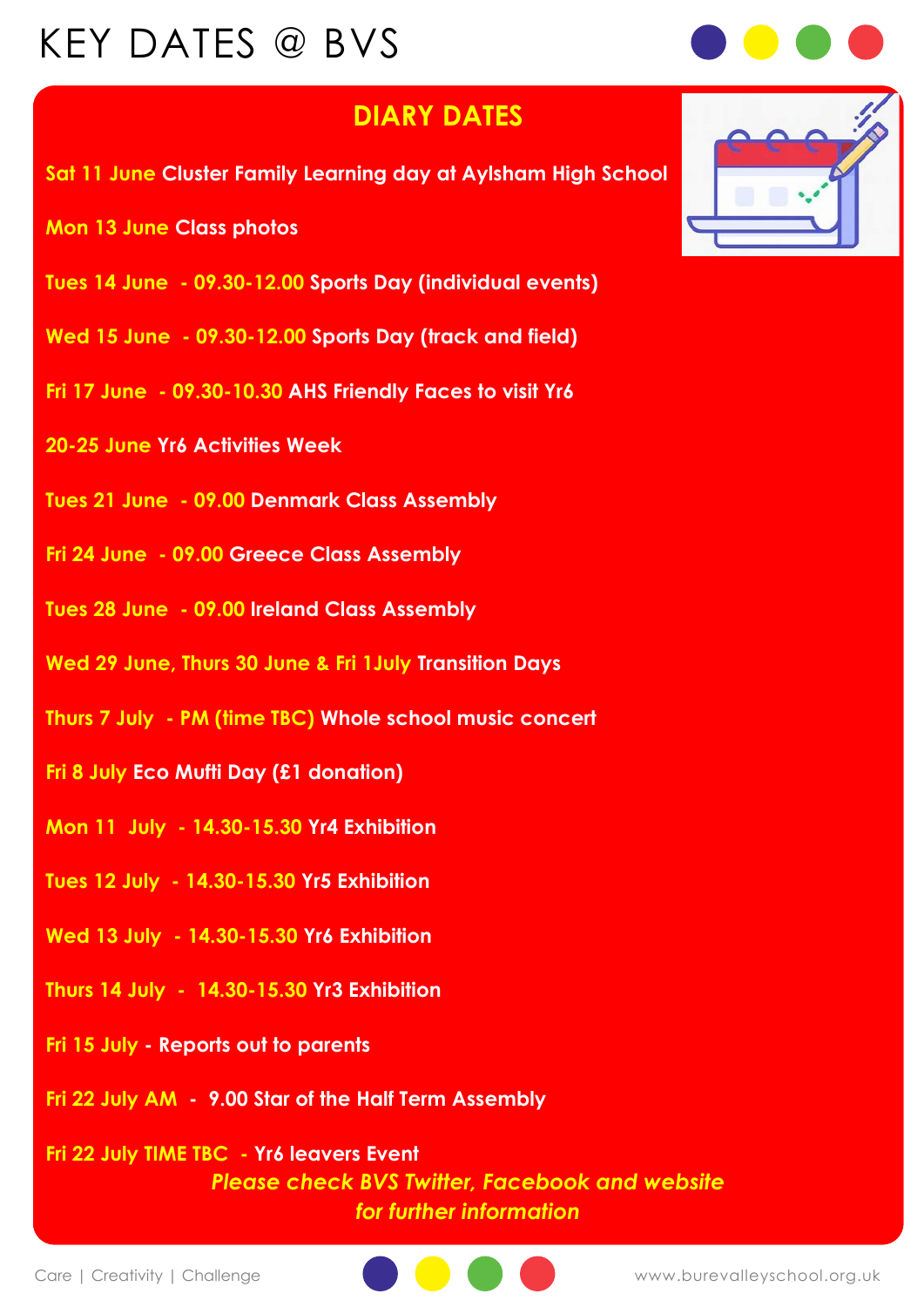# NEWS



## **25 HALOS AS @ 10/6/2022**

**Greece - Leon J**

#### **50 HALOS AS @ 10/6/2022**

**France - Riley E, Isabelle G Spain - Amelia E , Finley B Denmark - Beatrix T-G Mexico - Reuben S**

## **75 HALOS AS @ 10/6/2022**

**India - Holly E, Lyla R, Hannan E**

#### **100 HALOS AS @ 10/6/2022 Denmark - Isla H, Ruby R-M, Dexter H**

### **SPORTS @BVS**



Well done to our teams for reaching the finals of their tournaments:

Girls mini tennis team Mixed cricket team Girls cricket team

We look forward to the upcoming finals and will report back on the results.

Well done everyone and good luck with the finals.

#### **LESSINGHAM ALL SAINTS SPORTS FESTIVAL**

Our sports leaders and some of our Yr6 pupils enjoyed activities at our sports day festival with Lessingham All Saints.